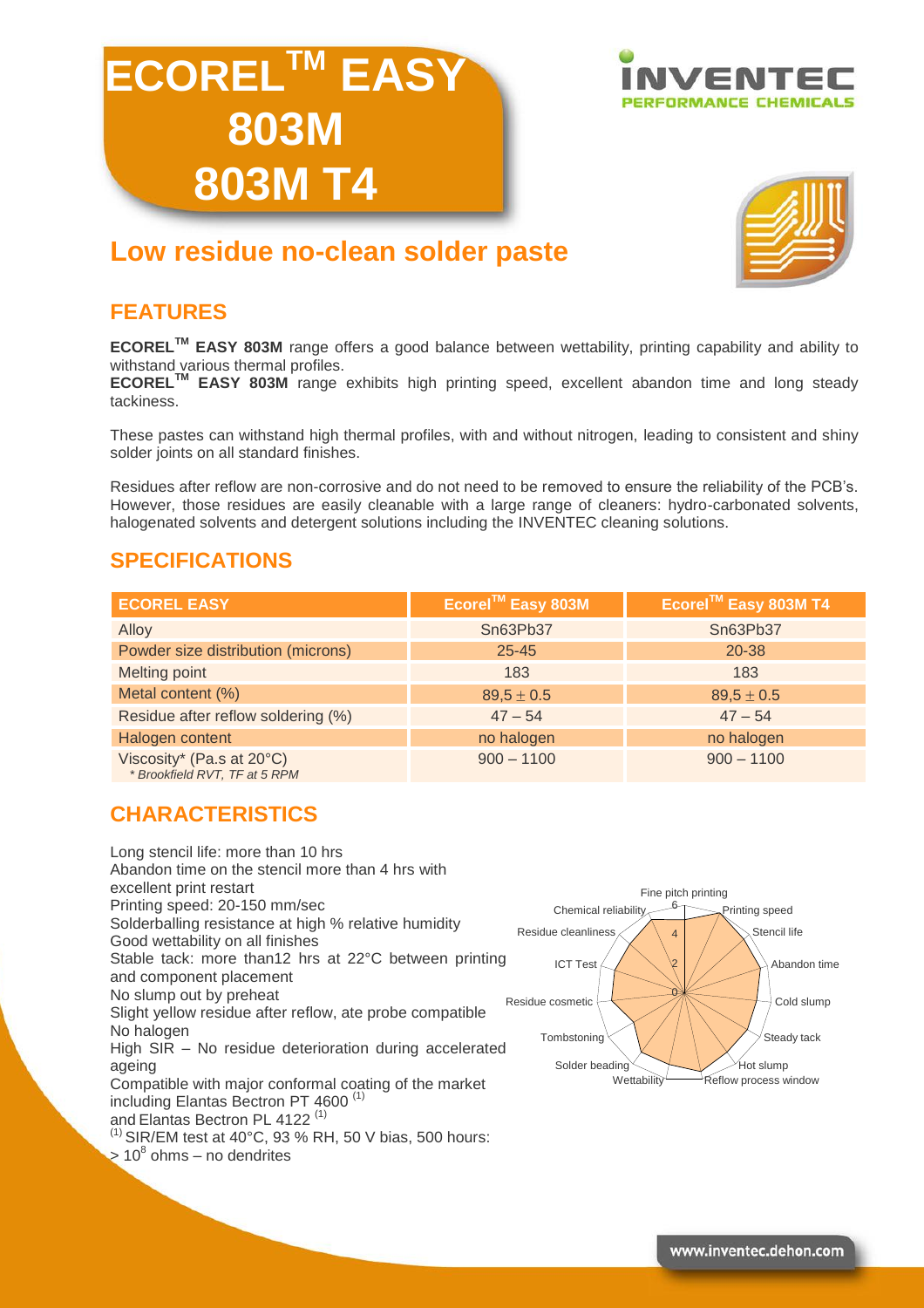# ECORELTM EASY 803M & 803M T4

| <b>Results</b>                          | <b>Procedures</b>                                    |
|-----------------------------------------|------------------------------------------------------|
| L <sub>0</sub><br><b>F-SW 32</b><br>113 | ANSI/J-STD-004<br><b>DIN 8511</b><br><b>ISO 9454</b> |
| class 1                                 | ANSI/J-STD-004                                       |
| pass                                    | ANSI/J-STD-004                                       |
| pass                                    | ANSI/J-STD-004                                       |
| pass<br>$> 10^{9}$                      | ANSI/J-STD-004                                       |
|                                         | $> 10^{10}$                                          |

## **PACKAGING**

| Jar                     | 250 g or 500 g  |
|-------------------------|-----------------|
| Cartridge               | 700 g or 1400 g |
| <b>PROFLOW</b> cassette | 800q            |

# **STORAGE & SHELF LIFE**

To ensure the best product performance, the recommended storage temperature range is 0°C to 10°C. A shelf life of 12 months is achieved under these conditions. For cartridges, shelf life is 9 months. For an optimal preservation, store cartridges in vertical position, tip downwards.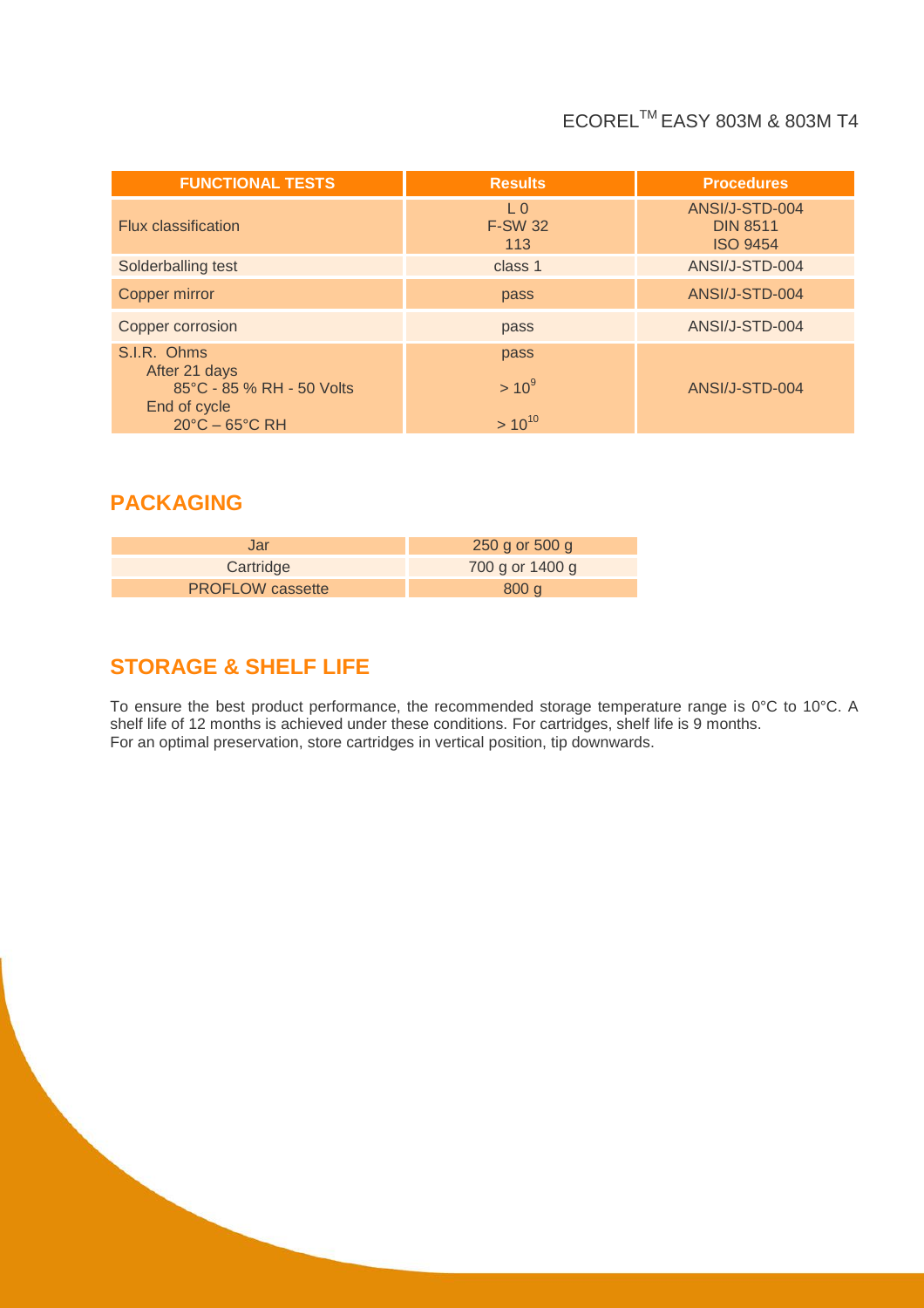### **PROCESS PARAMETERS**

#### **Solder paste preparation**

Before printing, it is essential to properly mix the solder paste, either manually with a spatula, or by doing several preliminary prints on the stencil.

### **Printing guideline**

Apply on the stencil solder paste to form a roll of 1 to 2 cm of diameter all along the squeegee (about 100g of paste per 10 cm squeegee length). This way, the solder paste will roll easily under the squeegees to offer excellent printing quality.

| Printing speed | ٠      | 20 to 150 mm/sec.         |
|----------------|--------|---------------------------|
| Minimum pitch  |        | $0.3 \text{ mm}$          |
| Pressure       | ٠<br>٠ | depends on printing speed |

Examples of printing speed according to the pressure :

| Squeegee length | <b>Printing Speed</b> | <b>Pressure</b> |
|-----------------|-----------------------|-----------------|
| 250             | 50 mm/sec             | 4 kg            |
| 250             | $100$ mm/sec          | $9$ kg          |
| 400             | 50 mm/sec             | 6 kg            |
| 400             | 100 mm/sec            | 11 kg           |

#### **Reflow guideline**

The graph beside indicates, the optimal thermal profile zone according to PCB and component thermal mass.

A linear preheating ramp rate is preferable to a too long soak, in order to avoid solderbeading and to get a shiny joint with a uniform residue distribution.

Nitrogen atmosphere improves wettability inside a larger reflow process window.